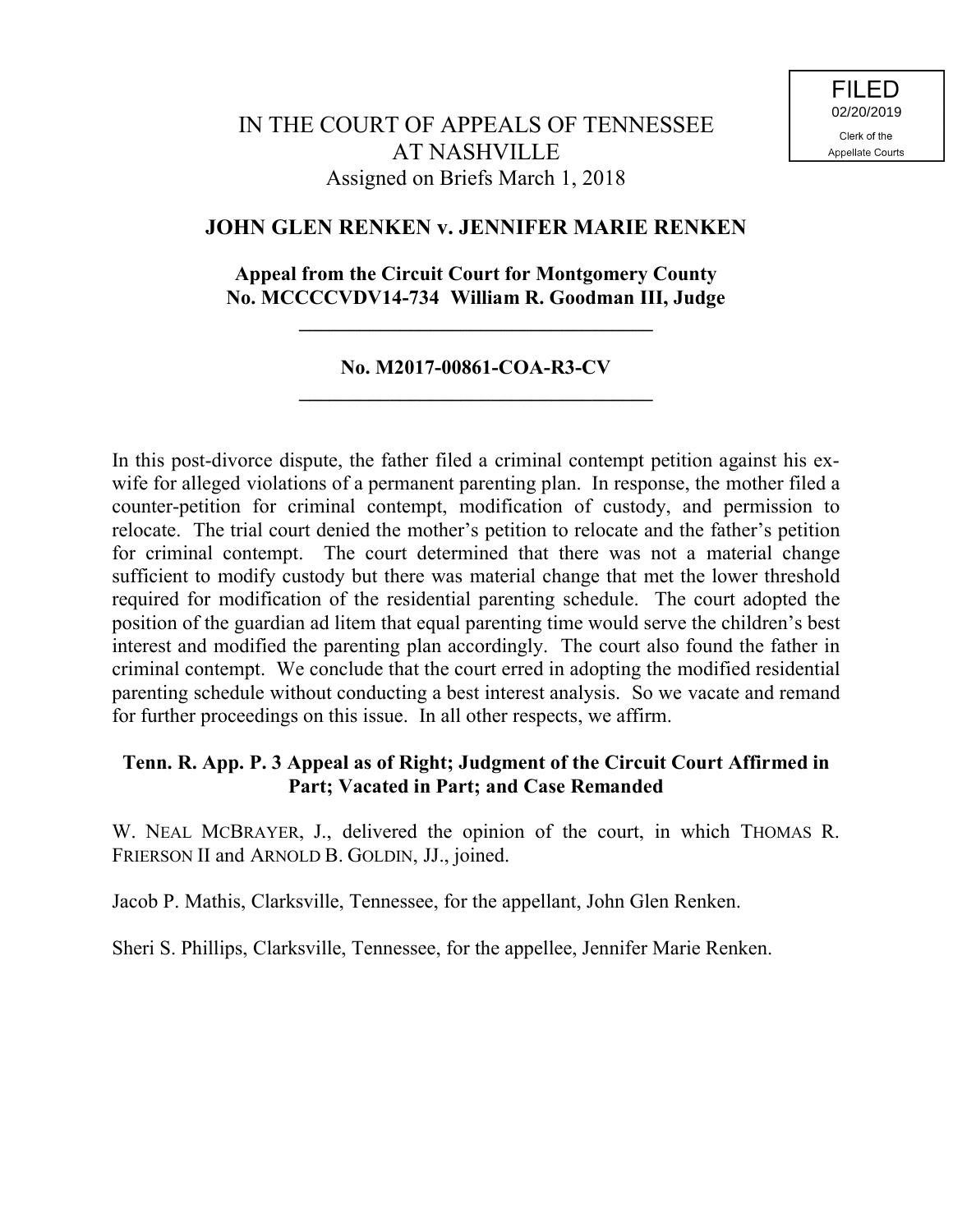#### **OPINION**

## **I.**

### A.

On January 9, 2015, the Circuit Court for Montgomery County, Tennessee, granted Jennifer Marie Renken ("Mother") and John Glen Renken ("Father") a divorce. As part of the divorce decree the court adopted and incorporated a permanent parenting plan for the parties' four minor children. The plan named Father the primary residential parent and granted him 234 days of residential parenting time. Mother received 131 days under the plan.

On August 24, 2016, Father filed a petition for criminal contempt against Mother for alleged violations of the parenting plan. Mother filed an answer and a counterpetition for criminal contempt and modification of the parenting plan. Mother asked the court to find Father in criminal contempt for violations of the parenting plan. She also sought a change in custody and permission to relocate with the children to Minnesota.

#### B.

The court conducted a one-day hearing on the competing petitions. Only Father, Mother, and Sergeant Mark Wojnarek, an investigator with the Montgomery County Sheriff's Department, testified.<sup>1</sup>

The parents' relationship was highly contentious. Both parents acknowledged their communication difficulties and their ongoing disputes over interpretation of the parenting plan. The court had recently clarified various provisions of the plan in response to a previous modification request. Father contended that Mother's current action was simply a continuation of their previous dispute. Mother disagreed, claiming that the situation had worsened. According to Mother, she and Father could not "agree about what color the sky is." Father agreed that their relationship had deteriorated to such a degree that he would not sit next to Mother, even to support the children.

Mother explained that Father's interpretation of the plan vastly limited her parenting time. The plan gave Mother parenting time every other weekend and two nights during the week.<sup>2</sup> Because the plan specified two nights, not two days, Father insisted that Mother's parenting time began at 5 p.m. and ended at 8:30 a.m. the next day.

 $\overline{a}$ 

<sup>&</sup>lt;sup>1</sup> We limit our description of the proof at trial only to the testimony relevant to the issues on appeal.

 $2$  Shortly before the hearing, the court clarified that the referenced language in the plan was intended to allow Mother two days of parenting time each week.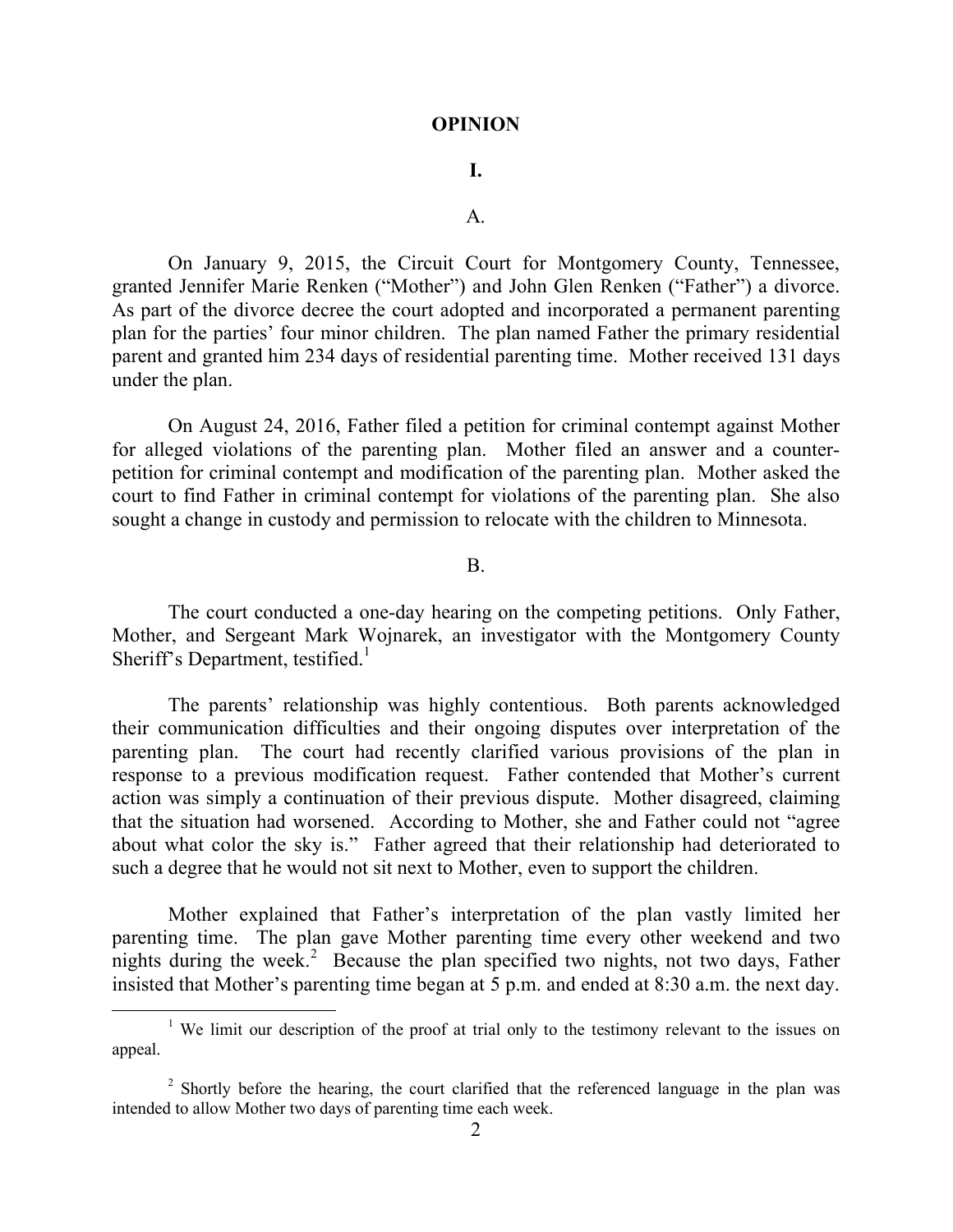He refused to allow Mother to pick the children up after school at 3:30 p.m. Mother worked nights at the Clarksville Police Department on a rotation – four days on and four days off. So, on work days, her parenting time was compressed to two hours in the evening and less than two hours the next morning.

Mother also related how Father had recently failed to return the children on time, forcing Mother to change her summer vacation plans with the children at the last minute. The plan entitled each parent to two consecutive weeks of summer vacation with the children upon providing 30 days' notice. In February, Father notified Mother that one of his vacation weeks would be July 18-22. Mother, in turn, requested vacation time from July 23 to August 5. In June, Father amended his request to July 17-22. Mother had custody until 5 p.m. on July 17. Four days before his planned vacation, Father asked Mother to deliver the children at 7 a.m. on July 17 so that he could get an early start on his travel plans. Mother refused and delivered the children at 5 p.m. as previously planned. According to Father, Mother's delay prevented him from leaving on vacation until the morning of July 18. In retaliation, he kept the children an additional two days.

Mother further complained that Father had failed to furnish her with a working telephone number to contact the children as required by the plan. *See* Tenn. Code Ann. § 36-6-101(a)(3)(B)(i) (2017). After the discontinuation of his cell phone service, Father obtained a new phone with a different carrier. But he did not provide the new phone number to Mother until ten or eleven days later. Father claimed Mother did not need the phone number because she could use Facetime instead.

Mother explained that Father's controlling behavior had escalated. Recently, the children had witnessed him make a derogatory gesture at her during an exchange. And Mother believed he was watching her movements. She saw his truck at a coffee shop across the street from her apartment two to three times per week. After the disputes over school pick up and summer vacation, Father began filing police reports every time he believed Mother violated the plan. He also sent letters to the chief of police and contacted the city council. He even aired his grievances with Mother publicly at a recent city council meeting. Shortly before trial, she received notice that he had requested a copy of her personnel file.

The chief of police asked the Montgomery County Sheriff's Department to investigate. Sergeant Wojnarek<sup>3</sup> conducted a stalking investigation. Although he was

 $\overline{a}$ 

<sup>&</sup>lt;sup>3</sup> Father argues on appeal that the court erred in allowing Sergeant Wojnarek to testify. We conclude that any objection was waived. *See* Tenn. R. App. P. 36(a) ("Nothing in this rule shall be construed as requiring relief be granted to a party responsible for an error or who failed to take whatever action was reasonably available to prevent or nullify the harmful effect of an error."). Although Father's attorney initially objected, he then agreed to hear the testimony and never renewed his objection.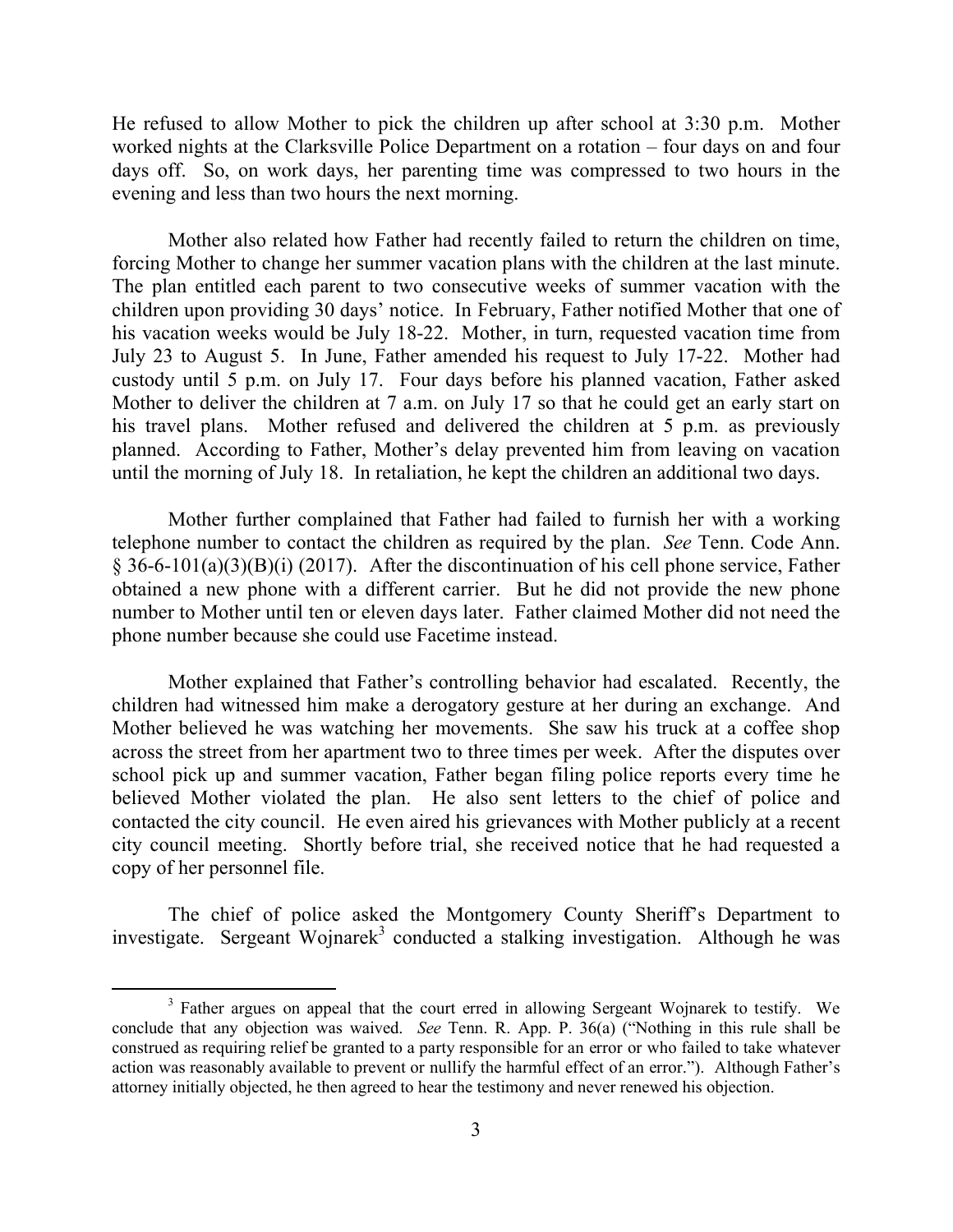concerned about Father's behavior, as of the time of trial, no criminal charges had been filed.

Mother testified that the current plan was unworkable. She asked the court to modify the plan even if she was not allowed to move. But Father maintained that the current plan was a good one; it simply needed a few more "tweaks" and clarifications.

The guardian ad litem recommended that the court award each parent equal parenting time. Father strenuously objected. He claimed that equal parenting time would not increase Mother's time with the children because of her work schedule. And he complained that she violated the current plan. Mother, however, agreed that a more consistent schedule would enable her to attend more of the children's extracurricular activities.

After hearing the evidence, the court dismissed Father's contempt petition and denied Mother's petition to relocate. Although determining that the evidence of material change did not rise to the level necessary to change custody, the court found that the lower threshold for modification of the parenting schedule had been met. The court adopted the position of the guardian ad litem and modified the parenting plan to award equal parenting time. The court also found Father in criminal contempt for two violations of the parenting plan and sentenced him to two days in jail.

### **II.**

#### A. MODIFICATION OF THE PERMANENT PARENTING PLAN

We review the trial court's factual findings de novo on the record, with a presumption of correctness, unless the evidence preponderates otherwise. Tenn. R. App. P. 13(d); *Armbrister v. Armbrister*, 414 S.W.3d 685, 692-93 (Tenn. 2013). We review the trial court's conclusions of law de novo with no presumption of correctness. *Id.* at 692.

All final divorce decrees involving a minor child must include a permanent parenting plan. Tenn. Code Ann. § 36-6-404(a) (2017). Once a permanent parenting plan is incorporated in a final divorce decree, absent an agreement, the parties must comply with the plan's terms unless they are modified by the court. *Id.* § 36-6-405(b) (2017). Tennessee courts apply a two-step analysis to requests for either a modification of the primary residential parent or the residential parenting schedule. *See, e.g.*, *In re T.R.Y.*, No. M2012-01343-COA-R3-JV, 2014 WL 586046, at \*11-12 (Tenn. Ct. App. Feb. 12, 2014) (primary residential parent modification); *In re C.R.D.*, No. M2005- 02376-COA-R3-JV, 2007 WL 2491821, at \*6 (Tenn. Ct. App. Sept. 4, 2007) (parenting time modification). The threshold issue is whether a material change in circumstance has occurred since the court adopted the current parenting plan. Tenn. Code Ann. § 36-6-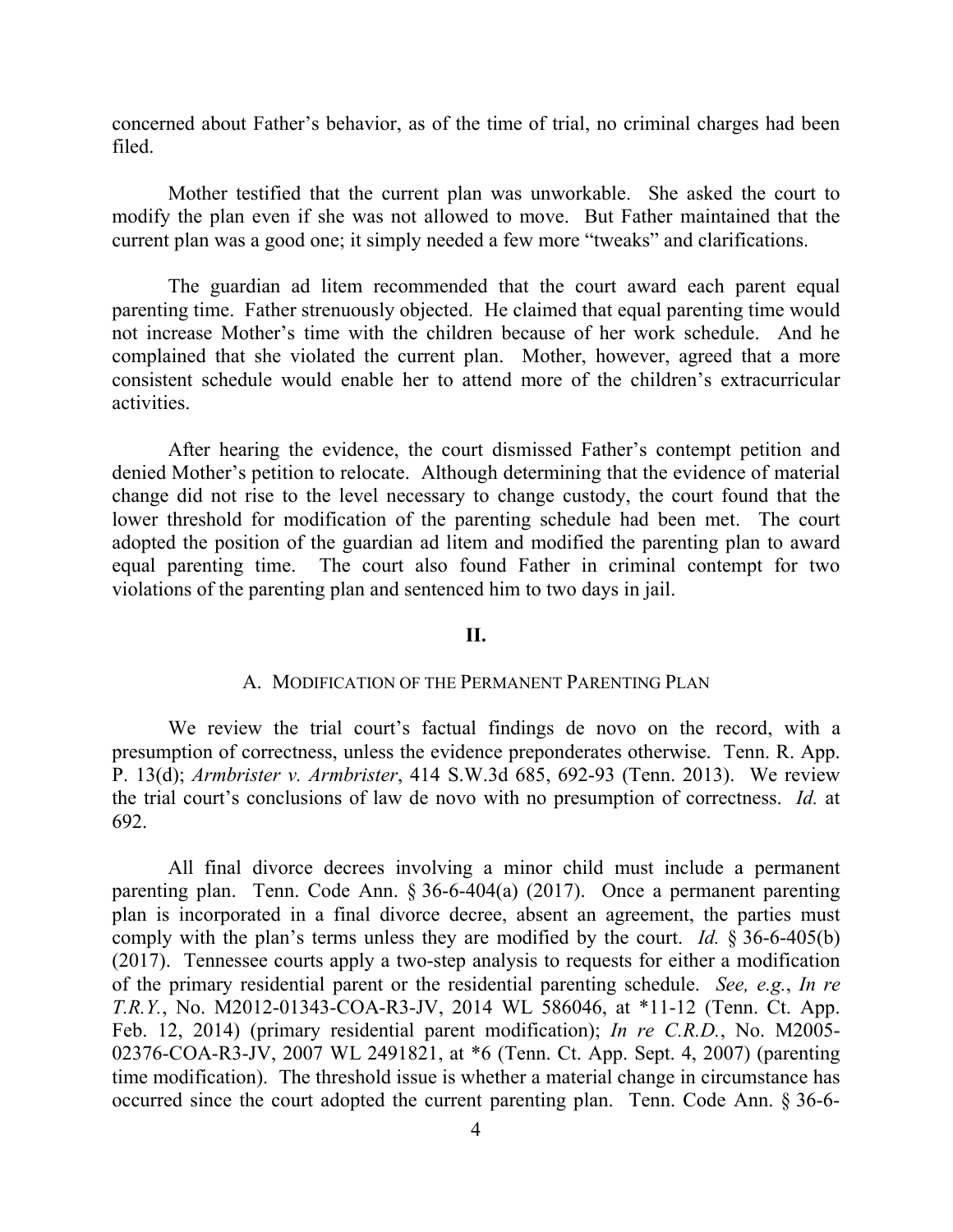$101(a)(2)(B)$ , (C). Only if a material change in circumstance has occurred do we consider whether a modification to the parenting plan is in the child's best interest by examining the statutory best interest factors. *Cranston v. Combs*, 106 S.W.3d 641, 644 (Tenn. 2003).

A change in circumstance with regard to a residential parenting schedule is "a distinct concept" from a change in circumstance with regard to custody. *Massey-Holt v. Holt*, 255 S.W.3d 603, 607 (Tenn. Ct. App. 2007); *see also* Tenn. Code Ann. § 36-6-  $101(a)(2)(B)$ , (C). In the context of a modification of custody, also known as a change in the primary residential parent, a material change in circumstance may "include, but is not limited to, failures to adhere to the parenting plan or an order of custody and visitation or circumstances that make the parenting plan no longer in the best interest of the child." Tenn. Code Ann. § 36-6-101(a)(2)(B)(i). Although there are "no hard and fast rules" for determining when a material change in circumstance has occurred, factors for our consideration include: (1) whether the change occurred after entry of the order sought to be modified; (2) whether the change was known or reasonably anticipated when the order was entered; and (3) whether the change affects the child's well-being in a meaningful way. *Kendrick v. Shoemake*, 90 S.W.3d 566, 570 (Tenn. 2002). Not every change in circumstance is a material change; "[t]he change must be 'significant' before it will be considered material." *In re T.C.D.*, 261 S.W.3d 734, 744 (Tenn. Ct. App. 2007).

The threshold for establishing a material change in circumstance is much lower where the issue before the court is a modification of the residential parenting schedule. *See, e.g.*, *Boyer v. Heimermann*, 238 S.W.3d 249, 259 (Tenn. Ct. App. 2007); *see also* Tenn. Code Ann. § 36-6-101(a)(2)(B), (C). The petitioner still must "prove by a preponderance of the evidence a material change of circumstance affecting the child's best interest," and like a material change for modification of the primary residential parent, the change must have occurred after entry of the order sought to be modified. Tenn. Code Ann. § 36-6-101(a)(2)(C); *Caldwell v. Hill*, 250 S.W.3d 865, 870 (Tenn. Ct. App. 2007). But, unlike the standard for a change of primary residential parent, whether the change was reasonably anticipated when the prior plan was entered is irrelevant. *Armbrister*, 414 S.W.3d at 703. To modify a residential parenting schedule, "merely showing that the existing arrangement [is] unworkable for the parties is sufficient to satisfy the material change of circumstance test." *Rose v. Lashlee*, No. M2005-00361- COA-R3-CV, 2006 WL 2390980, at \*2 n.3 (Tenn. Ct. App. Aug. 18, 2006). A material change of circumstance in this context may include, but is not limited to:

[S]ignificant changes in the needs of the child over time, which may include changes relating to age; significant changes in the parent's living or working condition that significantly affect parenting; failure to adhere to the parenting plan; or other circumstances making a change in the residential parenting time in the best interest of the child.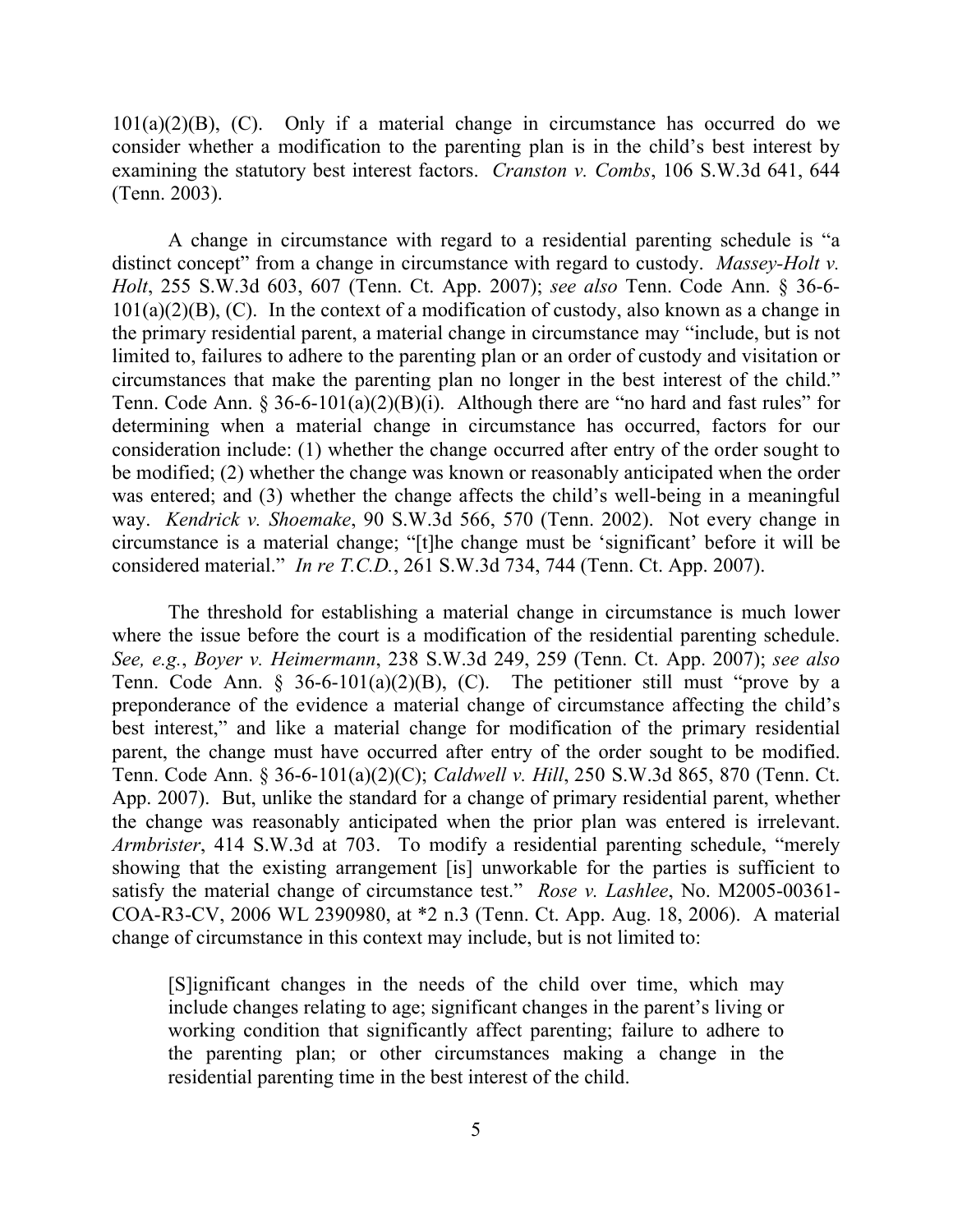Tenn. Code Ann. § 36-6-101(a)(2)(C).

The "determination[] of whether a material change in circumstances has occurred" is a question of fact. *Armbrister*, 414 S.W.3d at 692. The parent seeking a modification of the permanent parenting plan has the burden of proving a material change by a preponderance of the evidence. Tenn. Code Ann.  $\S 36-6-101(a)(2)(B)$ , (C). As in every primary residential parent or parenting time determination, the child's needs are paramount; the desires and behaviors of the parents are secondary. *In re T.C.D*., 261 S.W.3d at 742.

### 1. Material Change in Circumstance

 $\overline{a}$ 

Father argues the court erred in modifying the parenting schedule because Mother did not request an increase in parenting time in her counter-petition.<sup>4</sup> See Turner v. *Turner*, 473 S.W.3d 257, 270 (Tenn. 2015) (explaining that a judgment is absolutely void if it "is wholly outside of the pleadings, and no consent thereto appears" (quoting *Gentry v. Gentry*, 924 S.W.2d 678, 680 (Tenn. 1996))). But our courts have the authority to grant appropriate relief to a prevailing party even if that relief was not demanded in the pleadings if the issue was tried by consent. *See* Tenn. R. Civ. P. 54.03. When issues not raised by the pleadings are tried by consent, "they shall be treated in all respects as if they had been raised in the pleadings." Tenn. R. Civ. P. 15.02.

After reviewing the transcript of the trial, we conclude that the issue of parenting time was tried by consent. Mother testified, without objection, that the current plan should be modified even if she was not allowed to move. She explained that an increase in her parenting time would make it easier to transport the children to their extracurricular activities. The guardian ad litem recommended equal parenting time. And Father expressed his view that Mother was not entitled to increased parenting time.

Father also contends that the court used the wrong standard to determine whether a material change had occurred. We disagree. The court found that the parents' inability to operate under the existing parenting plan was a material change in circumstance sufficient to modify the parenting schedule. The threshold for finding a material change

<sup>4</sup> Father also complains that Mother never filed a proposed parenting plan. *See* Tenn. Code Ann. § 36-6-405(a) ("In a proceeding for a modification of a permanent parenting plan, a proposed parenting plan shall be filed and served with the petition for modification and with the response to the petition for modification."). But a parent's failure to file a proposed parenting plan is not fatal. *See Freeman v. Freeman*, No. E2017-02110-COA-R3-CV, 2018 WL 6601563, at \*5 (Tenn. Ct. App. Dec. 14, 2018) (holding that failure to "attach a proposed parenting plan to a petition to modify custody . . . does not nullify the parent's attempt to invoke the trial court's jurisdiction"); *Allen v. Allen*, No. W2017-02332- COA-R3-CV, 2018 WL 4677619, at \*8 (Tenn. Ct. App. Sept. 28, 2018) (concluding that failure to file a proposed parenting plan may affect the overall success of the party's claim but does not necessitate dismissal).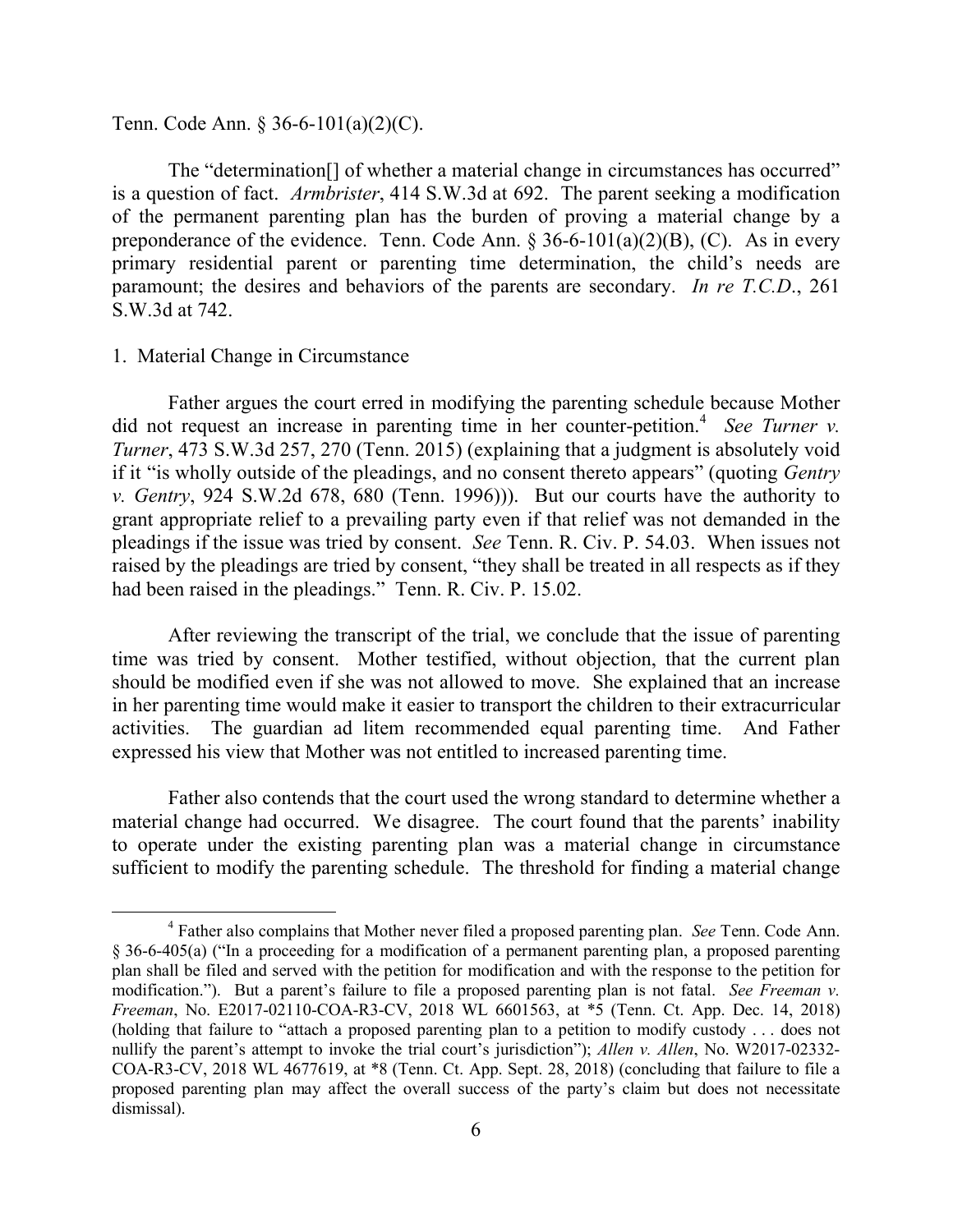to modify a parenting schedule is low. *Rose*, 2006 WL 2390980, at \*2 n.3. A finding that the current plan is not working is enough. *Id*.; *see Lovlace v. Copley*, 418 S.W.3d 1, 32 (Tenn. 2013) (holding that "evidence that the parties' relationship has degenerated to the point that an existing visitation arrangement has proven unworkable in a significant way is sufficient to establish a material change").

Here, Mother proved a material change in circumstance sufficient to modify the residential parenting schedule. The parents "can't agree about what color the sky is." Their refusal to communicate and cooperate has made the current plan unworkable. Mother explained that the constant conflict was adversely affecting the children. And while Father claimed that Mother was simply reviving old grievances, Mother testified that the conflict had escalated, pointing to numerous recent events. The court credited Mother's testimony on this issue. We give great deference to the trial court's findings with regard to credibility of witnesses, *In re Alexandra J.D.*, No. E2009-00459-COA-R3- JV, 2010 WL 5093862, at \*3 (Tenn. Ct. App. Dec. 10, 2010), and we will not overturn such findings absent clear and convincing evidence to the contrary. *See Kelly v. Kelly*, 445 S.W.3d 685, 692 (Tenn. 2014).

#### 2. Best Interest Analysis

The finding of a material change in circumstance does not end the inquiry. *Armbrister*, 414 S.W.3d at 705. The court must then determine whether modification is in the child's best interest. *Burnett v. Burnett*, No. M2014-00833-COA-R3-CV, 2015 WL 5157489, at \*6 (Tenn. Ct. App. Aug. 31, 2015) (citing *Armbrister*, 414 S.W.3d at 705). Tennessee Code Annotated § 36-6-106(a) (2017) lists several factors that courts may consider in making a best interest determination. A court is not required to "list and discuss each factor." *Keisling v. Keisling*, 196 S.W.3d 703, 723 (Tenn. Ct. App. 2005). But the court's findings should demonstrate consideration of the relevant factors.

Here, the court's best interest analysis was limited to a sole paragraph in the final order:

That the Guardian Ad Litem states that it is in the best interests of the children that the current Plan be modified whereby the day to day schedule is modified to reflect that the parties each have 182.5 days and shall exchange the children on a week on, week off basis, exchanging from school on Mondays. The Court adopts the position of the Guardian Ad Litem.

The best interest analysis is a "particularly fact-intensive process." *McEvoy v. Brewer*, No. M2001-02054-COA-R3-CV, 2003 WL 22794521, at \*5 (Tenn. Ct. App. Nov. 25, 2003). Simply adopting the position of the guardian ad litem does not satisfy the requirement that the court conduct a best interest analysis. So we vacate that portion of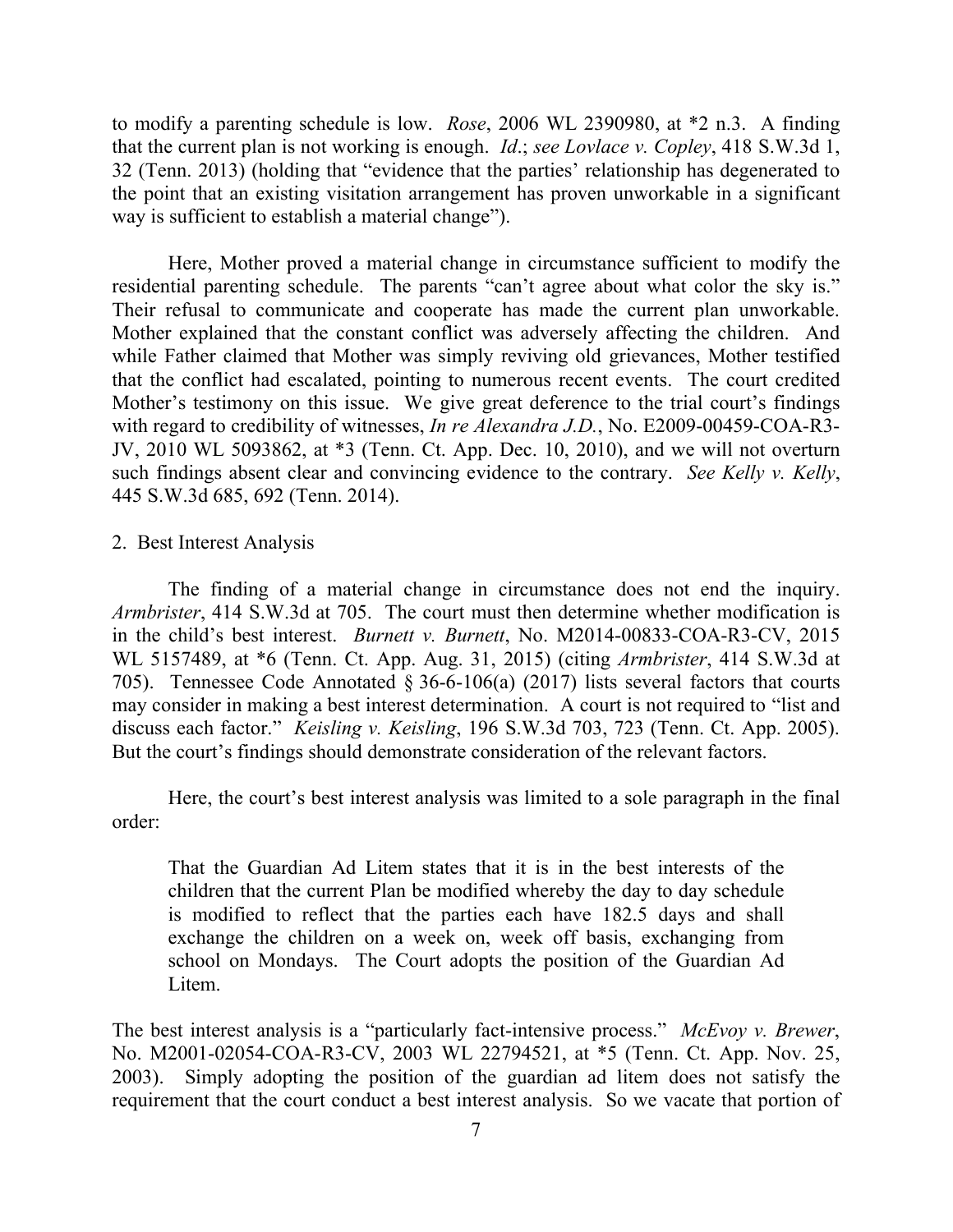the court's order that modified the residential parenting schedule.

On remand, the court should consider the factors in Tennessee Code Annotated § 36-6-106(a) and make a determination of whether it is in the children's best interest to modify the residential parenting schedule. After examining the children's best interest, the court may again adopt an equal parenting time schedule or another schedule that serves the children's best interest. Until the court renders its decision on remand, the current, modified plan will remain in place as a temporary plan.

### B. CRIMINAL CONTEMPT

Father also challenges the court's criminal contempt finding. Under Tennessee Code Annotated § 29-9-102(3) (2012), courts have the power to "issue attachments, and inflict punishments for contempts of court" for "[t]he willful disobedience or resistance of any officer of such courts, party, juror, witness, or any other person, to any lawful writ, process, order, rule, decree, or command of such courts." A finding of contempt may be either civil or criminal in nature. *Doe v. Bd. of Prof'l Responsibility*, 104 S.W.3d 465, 473 (Tenn. 2003). Criminal contempt, which is at issue here, "is punishment for an offense against the authority of the court." *Sherrod v. Wix*, 849 S.W.2d 780, 786 n.4 (Tenn. Ct. App. 1992). "In criminal contempt proceedings, the defendant is presumed to be innocent and must be proven guilty beyond a reasonable doubt." *Doe*, 104 S.W.3d at 474. To find either civil or criminal contempt, "a court must find the misbehavior, disobedience, resistance, or interference to be wilful." *Ahern v. Ahern*, 15 S.W.3d 73, 79 (Tenn. 2000); *see also Furlong v. Furlong*, 370 S.W.3d 329, 336-37 (Tenn. Ct. App. 2011) (finding willfulness to be an element of criminal contempt based upon alleged disobedience of a court order).

Once convicted of criminal contempt, a person loses his presumption of innocence. *Thigpen v. Thigpen*, 874 S.W.2d 51, 53 (Tenn. Ct. App. 1993). On appeal, the person convicted "bear[s] the burden of overcoming their presumption of guilt on appeal." *Id.* We reverse a contempt finding "if the evidence is insufficient to support the finding by the trier of fact of guilt beyond a reasonable doubt." Tenn. R. App. P. 13(e).

We can quickly dispose of Father's contention that the court erred in adjudicating both criminal contempt and the civil issues in the same hearing. First, Father made no objection to the court's procedure below and did not ask the court to bifurcate the hearing. *See* Tenn. R. App. P. 36(a). Second, "it is not unusual for a contempt charge to be tried together with the case from which it arose, for reasons of judicial economy and for the convenience of the parties." *Norfleet v. Norfleet*, No. M2013-00652-COA-R3- CV, 2014 WL 1408146, at \*6 (Tenn. Ct. App. Apr. 9, 2014). While it is important in a combined hearing "for the trial court to keep the distinctions between the various claims in mind[,]" Father points to no evidence that the court confused the issues or the burdens of proof. *See id.* We find no reversible error in the court's conduct of the trial.